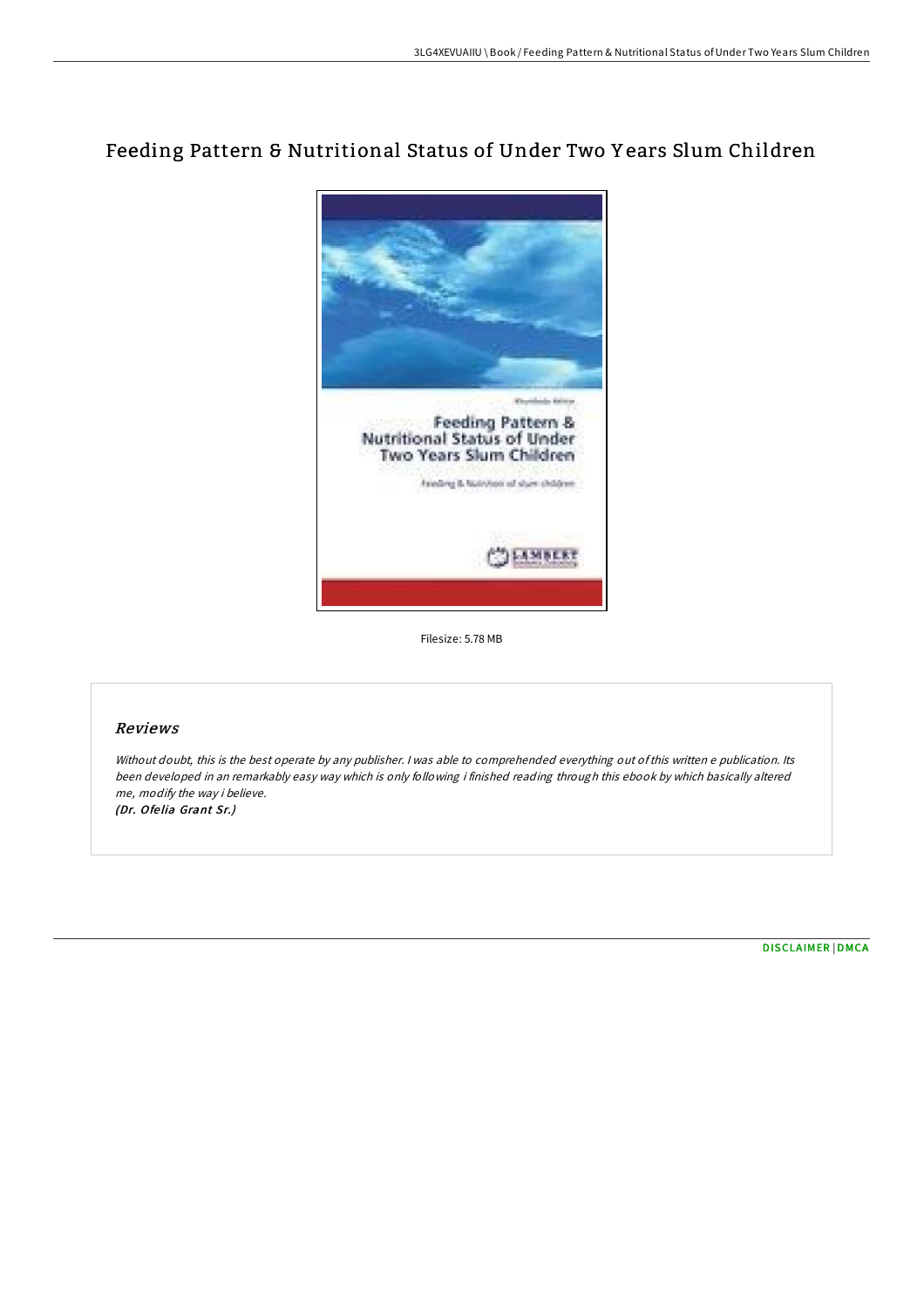## FEEDING PATTERN & NUTRITIONAL STATUS OF UNDER TWO YEARS SLUM CHILDREN



To get Feeding Pattern & Nutritional Status of Under Two Years Slum Children eBook, please access the web link under and download the ebook or have accessibility to additional information which might be related to FEEDING PATTERN & NUTRITIONAL STATUS OF UNDER TWO YEARS SLUM CHILDREN ebook.

LAP Lambert Academic Publishing Jun 2013, 2013. Taschenbuch. Book Condition: Neu. 220x150x5 mm. This item is printed on demand - Print on Demand Neuware - Slum dogs can become millionaire in the movies, but the real world scenario is totally different. In fact, they lead a very miserable life & suffer problems in their everyday life. Bangladesh is a South-Asian densely populated small country. The population of the capital city Dhaka has been projected at 17.6 million, with up to 60% living in the slums. In slum to see the feeding pattern under two years children it is found that the rate of early initiation of breastfeeding (colostrum) is improved but prevalence of prelacteal feeding is still high & exclusive breastfeeding rate is far away from acceptable range, though Bangladesh has a strong culture of breastfeeding. In complementary feeding most common is rice, vegetables & lentil. Prevalence of under nutrition is more in slum area than rural or urban. Due to poverty, slum mothers feed nutritionally inadequate, unsafe and less energy dense food to their child. Maximum slum peoples monthly income is below the urban poverty line. Improper child caring and irresponsive feeding practice causes increase risk of malnutrition of slum children. It indicates that the children of under two years are in critical nutritional stress. 76 pp. Englisch.

 $\mathbb{R}$ Read Feeding Pattern & [Nutritio](http://almighty24.tech/feeding-pattern-amp-nutritional-status-of-under-.html)nal Status of Under Two Years Slum Children Online  $_{\rm PDF}$ Download PDF Feeding Pattern & [Nutritio](http://almighty24.tech/feeding-pattern-amp-nutritional-status-of-under-.html)nal Status of Under Two Years Slum Children